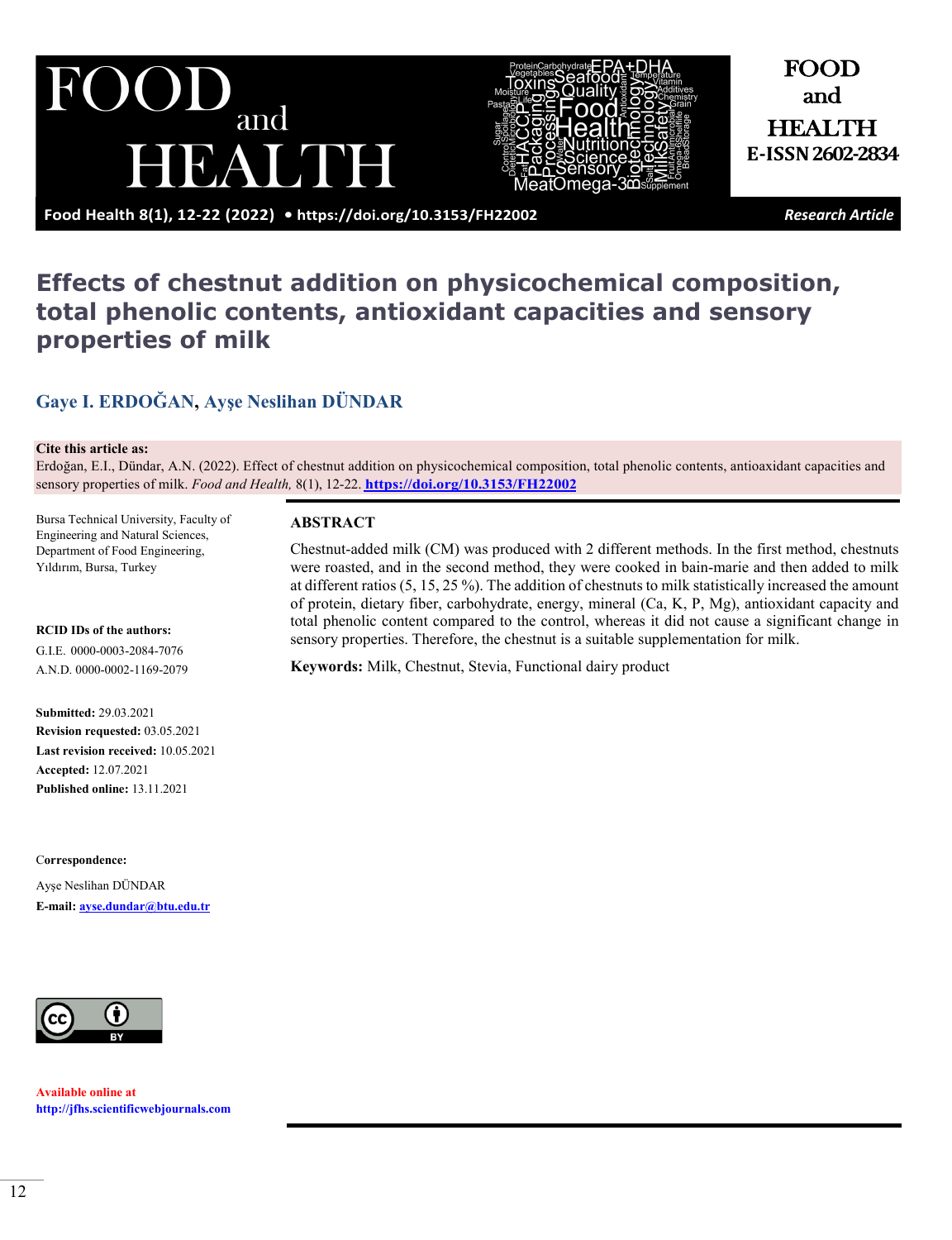## **Introduction**

Chestnut tree, one of the first known food sources of humankind, is also known as 'bread tree' (Bounous et al., 2000). It is seen that although nuts generally have a high fat content, this is different for chestnuts. Chestnut, which has a higher amount of carbohydrates, is also extremely nutritious (Dassler and Heitmann, 1991). This fruit, which has an important place in Turkish and world cuisine, is preferred as a candy in addition to being consumed by roasting or boiling. Antioxidant capacity of chestnuts taken from different provinces in Turkey on walnuts and chestnuts were determined by FRAP method and determined between  $9.08-14.15$  mM  $Fe<sub>2</sub>SO<sub>4</sub>$ . In the same study, no significant difference was found in terms of antioxidant activity of raw, boiled, roasted chestnuts purchased from 3 different provinces (Selek, 2011).. Rich antioxidant content, minerals in its structure, and low but high quality fat content are among the reasons why chestnuts are preferred in diets today (Atasoy and Altıngoz, 2011).

The benefits of milk, which is one of our most nutritionally staple foods, have been described for centuries. Consumption of milk, which is known to be protected from many diseases such as osteoporosis, bowel cancer, high blood pressure, and chronic bronchitis, is extremely important (Altun et al., 2002.) The consumption of milk, which is considered to be an extremely important nutrient all over the world, unfortunately falls far behind other countries in our country. Considering all these, alternative solutions to increase milk consumption attract attention (Besler and Unal, 2008). For people who cannot consume milk and who do not appeal to the taste buds, much different flavored milk is produced with the developing technology today. Different kinds of flavored and fruit milk have been sold in the markets for a long time. In particular, the target audience of these products is children who do not like milk. However, chestnut milk samples, which suits Turkish palate and has been in our kitchens for a long time, has not been found yet.

As a natural sweetener that gives the usual sugar taste, stevia is one of the most popular products of recent time. The main feature that distinguishes stevia from other sweeteners is that it is heat resistant and does not leave an intense metallic taste in the mouth (Inanc and Cınar, 2009). Today, it is known that it is used in beverages, jam, pudding cooked by boiling, bakery foods such as cakes and cookies, confectionery industry, seafood, some vegetables, and tea sugar as well as in the production of many foods such as sushi, soy sauce, yoghurt (Kinghorn et al., 2001; Nunes et al., 2007). The objective of this study was to produce an alternative beverage with a high nutritional value, new flavor, and natural sweetener and to determine this product's features.

## **Materials and Methods**

UHT full-fat cow's milk, frozen chestnut and stevia (Energy 0 Kcal, Fat 0 g, saturated fat 0g, monounsaturated fat 0 g, trans fat 0 g, polyunsaturated fat 0 g, cholesterol 0g, carbohydrate 0 mg, sugar 0 g, sugar alcohol 0 g, starch 0g, fiber 0 g, protein 0 g, salt sodium 0g, vitamin 0 g, mineral 0 g and 5 drops of Stevia  $= 1$  cube of sugar) used in the production of the chestnut-added milk (CM) samples were obtained from the market. Chestnut fruit, in general has 40-45% water, 3- 6% protein, 3-5% fat, 40-45% carbohydrate, 1.3% ash. However, these values may vary based on the ecological conditions, type, genus and process (Soylu, 2004). The samples were prepared fresh before the analysis.

#### *Production of Chestnut-Added Milk Samples*

In the production of the CM samples, heat treatment was applied to chestnuts according to 2 different methods. In the first method, chestnuts roasted in the oven at 150  $^{\circ}$ C for 30 minutes were called RCs, and in the second method, chestnuts cooked in a bain-marie were called BCs. Cooked chestnuts were added to hot UHT full- fat cow's milk (100 ml) in different amounts  $(5, 15, \text{ and } 25 \text{ g})$  with liquid stevia  $(5 \text{ mL})$ and homogenized by mechanical mixing with a blender (Waring, 8011S)

#### *Physico-Chemical Analysis of Chestnut Milk Samples*

The dry matter, fat, total sugar, protein, acidity, and dietary fiber of the milk (control) and CM samples were determined according to The Association of Official Analytical Chemists (AOAC) Approved Methods of Analysis Methods No: 990.20, 2000.18, 980.13, 991.20, 947.05, 991.43, respectively (Anonymous, 2000). Atwater factor was used for the calculation of the total carbohydrate and energy of the prepared samples (FAO, 2003).

The color measurements of the milk and CM samples were carried out by Minolta Spectrophotometer CM 3600d (Osaka, Japan) in order to measure *L\**, *a\** and *b\** values. The results were expressed using the CIELab system. *L\** defines lightness or darkness, *a\** redness or greenness, and *b\** yellowness or blueness.

#### *Determination of Mineral Contents*

In mineral determination, the samples were digested by closed system wet combustion (microwave oven) method by modifying NMKL 186 2007 and TS EN 13805 2004 methods. Microwave digestion system was used during the sample preparation. 2 mL of liquid from the homogenized samples was weighed with microwave vessels. To homogenize the sample, 8mL of HNO<sub>3</sub> (65%) and 2 mL H<sub>2</sub>O<sub>2</sub> (35%) were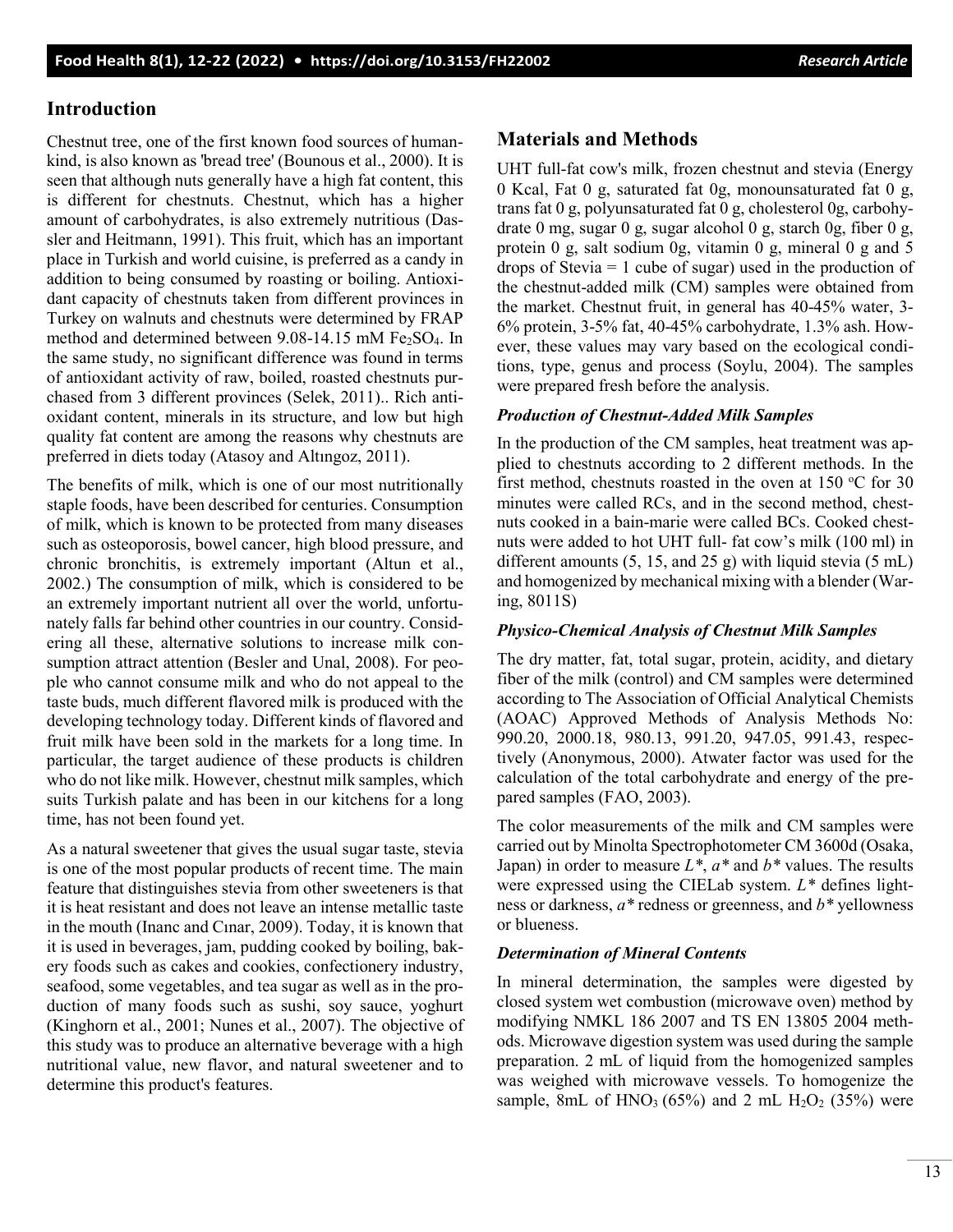added. By applying the analysis program, which is given in Table 1, the samples were analyzed in microwave. The element content of the samples was automatically measured and calculated with a ICP-MS (7700) Agilenet which uses the calibration curve. The performance characteristics of the method for the analyzed five elements are given in Table 2.

### *Extraction of Phenols*

The extraction method applied to the milk and CM samples was conducted according to Vitali et al., (2009) with some minor modifications. Briefly, 2 mL were taken from each samples and mixed with HCl<sub>conc</sub>/methanol/water (1:80:10,  $v/v$ ) and shaken in a water bath (Nuve/ ST30, Turkey) at  $20^{\circ}$ C (250 rpm, 2h). The extracts were centrifuged (Hettich / Universal 320R, Germany) at 3500 rpm and 4 °C for 10 min. The supernatant was used in the analyses of total phenolic content and antioxidant capacity.

## *Determination of Total Phenolic Content and Antioxidant Capacity*

The total phenolic content of the milk and CM samples was determined according to Folin‑Ciocalteu method (Naczk and Shahidi, 2004; Vitali et al., 2009). Gallic acid was used as a standard, and the results were expressed as mg GAE/L.

Many methods are encountered in the literature to determine the antioxidant capacity. These methods have advantages and disadvantages compared to each other. Considering the selectivity and applicability of the methods, it is recommended to compare antioxidant capacity determinations using more than one method. Therefore, DPPH (2,2diphenyl-1-picrylhydrazyl), ABTS [2,2-azinobis (3ethylbenzothiazoline-6-sulphonic acid)], and CUPRAC (Cupric ion reducing antioxidant capacity) methods were used to determine the antioxidant capacity (Apak et al., 2004; Vitali et al., 2009). A calibration curve was prepared with Trolox (6-hydroxy-2,5,7,8 tetramethyl chroman-2-carboxylic acid), and the results were expressed as µM TEAC for each method.

#### *Sensory Evaluation*

The sensory evaluation of the milk and CM samples was carried out by 45 untrained panelists whose ages were between 17 to 40. The hedonic scale with 9-points was used for sensorial evaluation. The samples were evaluated in terms of appearance, consistency, color, taste and overall acceptability.

#### *Statistical Evaluation*

The data were evaluated using SPSS 22 software program for statistical analysis. Differences among the means were analyzed by the one-way analysis of variance (ANOVA) applied for parametric tests. Based on the test results, the level of significance among the means ( $p \le 0.05$ ) were determined by Duncan test. The statistical analyzes made within the group are shown in lower case, whereas the analyzes for all the samples are shown in capital letters.

| Table 1. Heating program in microwave digestion system |  |  |
|--------------------------------------------------------|--|--|
|                                                        |  |  |
|                                                        |  |  |

| Power | <b>Pressure</b><br>(PSI) | Heat | Ramp<br>(mins) | Hold<br>(mins) |
|-------|--------------------------|------|----------------|----------------|
| 250   | 250                      | 180  |                |                |
|       | 280                      | 180  |                |                |
| 250   | 320                      | 220  |                |                |
| 400   | 340                      | 220  |                |                |
| 650   | 400                      | 220  |                |                |

| Table 2. Performance characteristics of the method |
|----------------------------------------------------|
|----------------------------------------------------|

| Ele-<br>ments  | <b>Detection limit</b><br>(mg/L) | <b>Quantification limit</b><br>(mg/L) |
|----------------|----------------------------------|---------------------------------------|
| Na             | 3.75                             | 12.5                                  |
| C <sub>a</sub> | 3.75                             | 12.5                                  |
| K              | 3.75                             | 12.5                                  |
| P              | 3.75                             | 12.5                                  |
| Mg             | 0.09                             | 0.3                                   |

## **Results and Discussion**

## *Physico-Chemical Analysis of CM Samples*

Some physicochemical analysis results of the CM samples are given in Table 3. As the increased amount of chestnut in milk, the dry matter content also increased. In the RC samples, more dry matter amount was determined compared to the BC samples. The lowest value was determined as 5% BCs (13.67), whereas the highest value was determined as 25% RCs (20.74). It is estimated that there was some loss of dry matter dissolved in water during the bain-marie and that chestnuts might have taken water into its structure by being affected by water vapor. Although chestnut is a nut, it is rich in carbohydrates and poor in fat (1.5-2.0%) and protein (2.5- 3.0%), unlike nuts, such as walnuts and hazelnuts (Johnsen, 1992). Yurdakul (2008) determined the fat values of fresh chestnuts, boiled chestnuts and roasted chestnuts as 1.8-2.5%, 1.3%, 2.2%, respectively. As the chestnut ratio of the samples increased, the percentage of the fat content decreased. The fat content of the milk used in the samples is expected to be effective in the final product. The average fat of the milk used was found as  $3.10 \pm 0.08\%$ . There is no statistically significant difference between BCs. In RCs, the fat content of the sample with 25% chestnut was significantly lower than the other samples.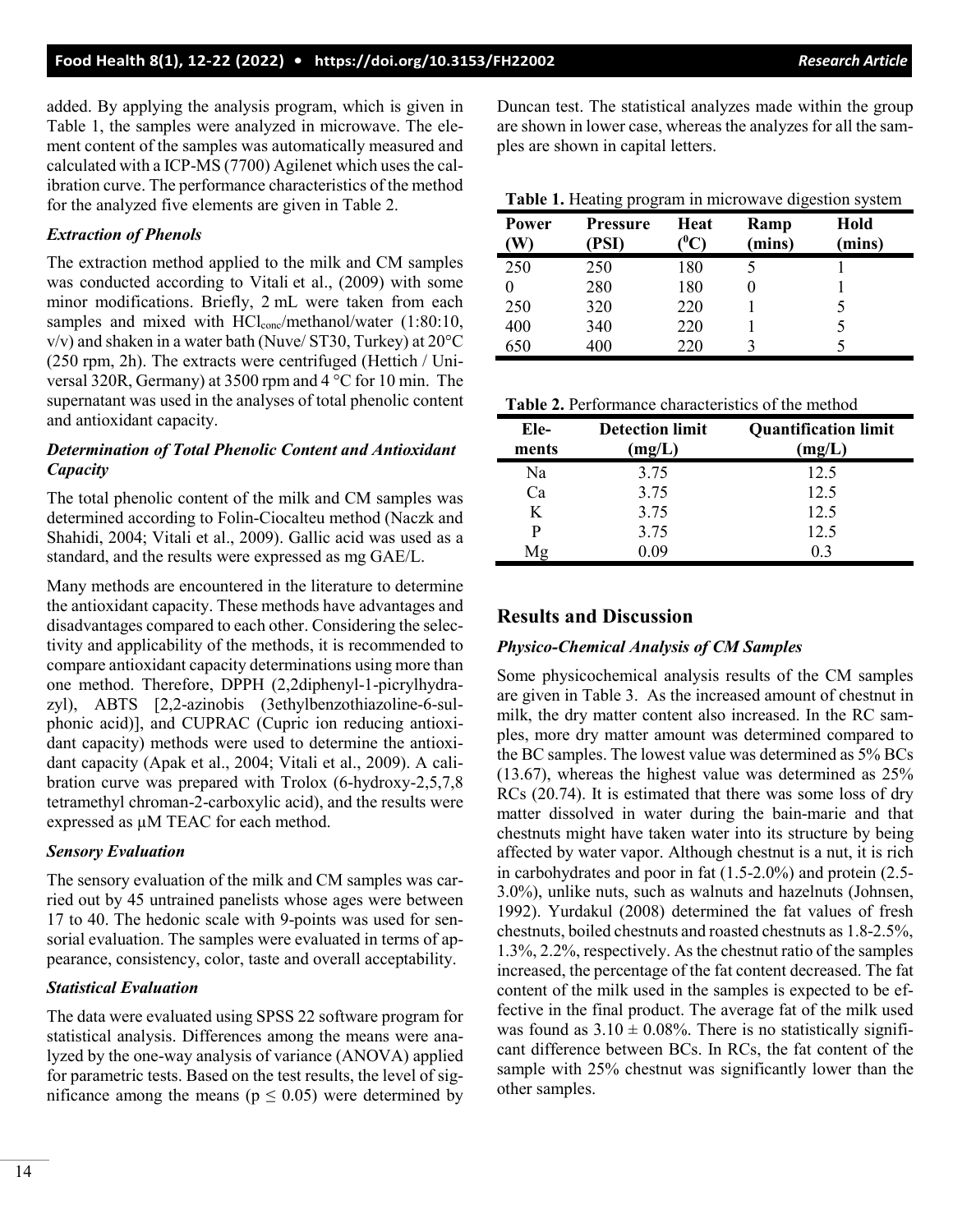| <b>Method</b> | <b>Chestnut</b><br>Ratio $(\% )$ | Dry Matter<br>Content $(\% )$  | Total<br>Sugar $(\% )$        | Fat<br>$(\%)$                 | Protein<br>$(\%)$             | <b>Acidity</b><br>$(\%)$ | <b>Dietary</b><br>Fiber $(\% )$ | Carbohydrate<br>$(\%)$         | Energy<br>(kcal/100mL)         |
|---------------|----------------------------------|--------------------------------|-------------------------------|-------------------------------|-------------------------------|--------------------------|---------------------------------|--------------------------------|--------------------------------|
|               | $\theta$                         | $8.0 \pm 0.1$ <sup>dG</sup>    | $4.39 \pm 0.04$ <sup>cE</sup> | $3.10\pm0.01^{aA}$            | $2.90\pm0.02$ <sup>cE</sup>   | $0.13 \pm 0.01$          | 0 <sup>dG</sup>                 | $5.93 \pm 0.06$ <sup>dG</sup>  | $64.70 \pm 0.40$ <sup>dF</sup> |
| Bain-marie    |                                  | $13.67 \pm 0.30$ <sup>cF</sup> | $4.35 \pm 0.08$ <sup>cE</sup> | $3.13 \pm 0.22$ <sup>aA</sup> | $3.18 \pm 0.02$ <sup>bC</sup> | $0.12 \pm 0.01$          | $0.18 \pm 0.01$ <sup>cE</sup>   | $6.70 \pm 0.38$ cF             | $67.19 \pm 1.82$ <sup>cE</sup> |
|               | 15                               | $16.30\pm0.21$ <sup>bE</sup>   | $5.83 \pm 0.16$ <sup>bB</sup> | $2.72 \pm 0.56$ <sup>aA</sup> | $3.39 \pm 0.01$ <sup>aB</sup> | $0.12 \pm 0.02$          | $0.48 \pm 0.01$ <sub>bC</sub>   | 9.40 $\pm$ 0.60 <sup>bD</sup>  | $74.66\pm3.41^{bD}$            |
|               | 25                               | $18.89 \pm 0.38$ <sup>aD</sup> | $6.48 \pm 0.44$ <sup>aA</sup> | $2.65 \pm 0.46$ <sup>aB</sup> | $3.38 \pm 0.01$ <sup>aB</sup> | $0.13 \pm 0.02$          | $0.78 \pm 0.02$ <sup>aA</sup>   | $12.0 \pm 0.46$ <sup>aB</sup>  | $83.73 \pm 2.59$ <sup>aB</sup> |
|               | $\theta$                         | $8.0 \pm 0.1$ <sup>dG</sup>    | $4.39 \pm 0.04^{\text{aE}}$   | $3.10\pm0.01^{aA}$            | $2.90\pm0.02$ <sup>dE</sup>   | $0.13 \pm 0.01$          | 0 <sub>q</sub>                  | 5.93 $\pm$ 0.06 <sup>dG</sup>  | $64.70 \pm 0.40$ <sup>dF</sup> |
| Roasted       |                                  | $15.68 \pm 0.02$ <sup>cC</sup> | $4.39 \pm 0.06^{\text{aE}}$   | $3.05 \pm 0.10$ <sup>aA</sup> | $3.09 \pm 0.01$ cD            | $0.11 \pm 0.01$          | $0.10 \pm 0.01$ cF              | $8.85 \pm 0.12$ <sup>cE</sup>  | $75.00\pm0.65^{cD}$            |
|               | 15                               | $17.11 \pm 0.03$ <sup>bB</sup> | $4.81 \pm 060$ <sup>abD</sup> | $3.00 \pm 0.18$ <sup>aA</sup> | $3.18 \pm 0.01$ <sup>bC</sup> | $0.12 \pm 0.01$          | $0.34 \pm 0.01$ <sub>bD</sub>   | $10.13 \pm 0.18$ <sup>bC</sup> | $79.58 \pm 1.60^{bC}$          |
|               | 25                               | $20.74 \pm 0.03$ <sup>aA</sup> | $5.27 \pm 0.84$ <sup>bC</sup> | $2.65 \pm 0.16$ <sup>bB</sup> | $3.52 \pm 0.02$ <sup>aA</sup> | $0.13 \pm 0.03$          | $0.68 \pm 0.01$ <sup>aB</sup>   | $13.69 \pm 0.18$ <sup>aA</sup> | 91.30 $\pm$ 2.10 <sup>aA</sup> |

|  | Table 3. Chemical analyzes of chestnut milk samples |  |
|--|-----------------------------------------------------|--|
|  |                                                     |  |

All data are expressed as mean  $\pm$  standard deviations (n=3). Mean values showed with different lower letters in the same column for each chestnut addition levels are significantly different ( $p \le 0.05$ ). Mean values showed with different capital letters in the same column for each milk samples are significantly different ( $p \le 0.05$ )

Using the natural sweetener stevia in the product, which is an alternative to sweeteners used in dairy products, was tried. In a study on the addition of different sweeteners to chocolate milk, the sweetening power equivalent of stevia was stated as 70 sucrose (7%). This value remained lower than other sweeteners such as aspartame and neotame (Paixão et al., 2014). The total sugar of chestnuts in dry matter was determined to be between 10.32-22.79% (Ertürk et al., 2006). In a study conducted on 3 different chestnut species in Italy, the total sugar amount of chestnuts was found to be between 14.28- 21.23% (Neri et al., 2010). It was determined that as the chestnut ratio increased, the total sugar amounts of BCs and RCs increased. The highest value was detected in the 25% BC sample (6.48%), while the lowest value was found in the control (4.39%).

Cow's milk contains high quality protein. The amount of protein in milk is stated as 3-3.5% on average. While the structure of the protein is mainly composed of casein and whey proteins, it also contains enzymes and other compounds in its structure (Fox, 2003). Milk protein with a high content of essential amino acids is accepted as a quality protein and is used as a standard reference in the evaluation of protein quality in foods (Arabacioglu, 1993; Miller et al., 2000; Baysal, 2004). While the protein values of fresh chestnuts vary between 3.2- 5%, this value was determined as 2% for boiled chestnuts and 3.2% for roasted chestnuts (Yurdakul, 2008). The lowest protein content in the samples was found to be 2.90% in the control, whereas the highest value was found as 3.52% in 25% RC. The addition of chestnut increased protein contents in the milk samples significantly. The values we found in our study were similar to those in the literature.

Determining the acidity level is important for the status of storage conditions, the decision of the heat treatment to be applied, the presence of any imitation, adulteration, and animal disease (Kırdar, 2001). In a study conducted to determine some quality criteria of UHT milks, the Soxhlet-Henkel degrees values of titration acidity of milk, strawberry flavored milk and chocolate milk were 7.73; 7.73; 6.67, respectively (Sonmez et al., 2010). Titration acidity in mango milk was found to be 0.14% in a study (Bajwa, 2013). The acidity value was similar to the mango milk sample, and the values were found to be 0.11-0.14%. The acidity values of CMs were not affected by the applied method and chestnut ratio.

The fiber content of chestnuts are polysaccharides, which stems from hemicellulose, cellulose and lignin in the cell wall (Van Soest, 1994). Most of them cannot be digested by the body, but can contribute to the development of the intestinal flora. Chestnut is recommended in diets to reduce the risk of cardiovascular and cancer diseases (Yurdakul, 2008; Candemir, 2011). While the fiber content in fresh chestnuts was determined as 8-10%, this ratio decreases to 0.7% and 0.9%, respectively, in boiled and roasted chestnuts (Yurdakul, 2008). The average fiber content of chestnut used in the CM samples was found to be 2.22  $\pm$ 0.01%. The highest dietary fiber value was observed in 25% BC (0.78%), while the lowest dietary fiber content was observed in the control (0%) as expected. It was seen that as the amount of chestnut increased, the ratio of dietary fiber increased. It was observed that by adding a source of fiber to milk, a beverage that does not contain dietary fiber, a functional feature was added to the final product.

When the nutritional elements of chestnuts are examined, it is seen that almost half of them are carbohydrates. It has an average carbohydrate content of 44.7%. Starch constitutes most of the carbohydrate with 25%. Amylose and amylopectin forms of starch have positive effects on human health due to energy values and intestinal activities. The distinctive taste of the fruit when cooked is due to starch (Bernárdez, 2004; Yurdakul, 2008; De Vasconcelos et al., 2010; Candemir, 2011). The carbohydrate of milk was calculated as  $5.93 \pm$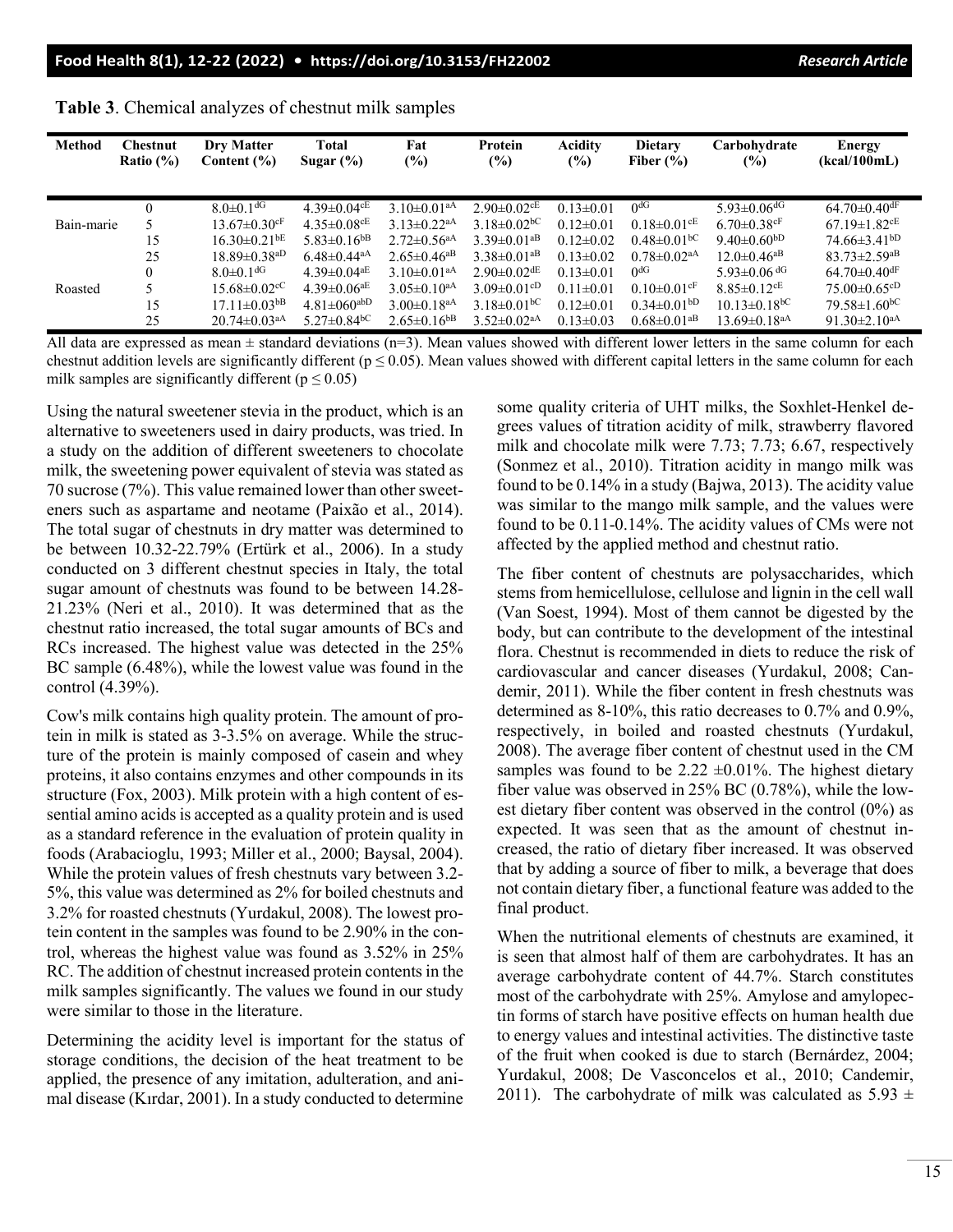0.06% and 39.67  $\pm$ 0.01% for chestnuts. The energy values of the raw materials were calculated as  $64.70 \pm 0.40$  kcal and 181  $\pm 4.6$  kcal, for milk (100 mL) and chestnuts (100 g). As the ratio of chestnuts increased, the carbohydrate and energy values increased. While the sample with the highest carbohydrate and energy value was the 25% RC sample, the lowest sample was observed in the 5% BC sample. In the chestnuts added at the same ratio, it was observed that the roasted method had more carbohydrate and energy value than the bain-marie method. This difference was similar to the studies in the literature. In a study, it was determined that when the chestnut was boiled, the moisture content increased and the total energy value decreased by 25% to 120 kcal. The starch composition also changed during boiling. When roasted, the humidity rate decreased by 20%, the amount of sugar increased by 25% and the energy value increased to 200 kcal. (Neri et al., 2010) In another study, the energy values given for 100 grams of fresh chestnuts, boiled chestnuts and roasted chestnuts were stated to be 160-199, 131, 245 kcal, respectively (Yurdakul, 2008).

There are a few studies on the color analysis of milk and dairy products. The color values of the produced CM samples were affected by the milk and chestnuts used. Color analysis results of the CM samples are given in Table 4. In this study, the color values of chestnuts were found to be  $76.50 \pm 0.1$  for  $L^*$ ; 1.88 ±0.05 for *a\**; and 16.60 ±0.47 for *b\**. These values were close to the literature values. At the same ratio, the *L\** values of the BC samples were higher than the RC samples. The *L\** value decreased as the chestnut ratio increased. The *a\** value of the milk used in the samples was measured as  $-0.45 \pm 0.01$ . When the *a\** values of the samples were examined, the highest redness value was the 25% RC sample and the lowest was the 5% BC sample. As the chestnut ratio increased, the degree of redness increased. The redness of the roasted samples added at the same ratio was higher than the bain-marie. It is estimated that the dark colored compounds formed by enzymatic and non-enzymatic reactions because this color change observed with the effect of baking. The *b\** value of the milk used in the samples was determined as 12.37 ±0.03. The *b\** value decreased when the chestnut ratio increased. In addition, the BC samples had higher *b\** values than the RC samples.

#### *Mineral Contents*

Chestnut is especially rich in terms of K, P, Mg, Fe, Mn and Cu content (Diehl, 2002). When the CM samples were examined, it was found that the K, P, Ca, Na and Mg contents were high, respectively. As the ratio of added chestnut increases, the amount of mineral content increases (except Na). As the chestnut ratio increased, the sodium content decreased. Some studies had shown that heat treatment applied to milk reduced the amount of Na (Yurdakul, 2008; Neri et al., 2010), which was similar to this study. The mineral content results of the CM samples are given in Table 5. When the calcium values were evaluated; there was no statistically significant difference between those containing 15% and 25% chestnut. On the other hand, the samples containing milk and 5% chestnut were statistically the same. Considering the data as potassium in terms of method, it was observed that the roasted samples had a higher content than the bain-marie samples. The highest value in terms of phosphorus was observed in 25% roasted chestnut. In magnesium analysis, no statistically significant difference was observed in those containing 5% chestnut, and the roasted samples were higher than the bain-marie ones.

#### *Antioxidant Capacity*

The antioxidant capacity analysis determined according to methods of ABTS, CUPRAC, and DPPH assays. The absorbance of the extracts was determined spectrophotometrically (Jenway, 6405 UV/Vis). The antioxidant capacity results of the CM samples are given in Table 6. The ABTS values of the samples were found to be between  $33-328 \mu$ M TEAC, and the antioxidant capacity of the samples increased as the amount of chestnuts added increased. Changing the heat treatment method of chestnuts had no effect on their antioxidant capacity. In a study conducted in Turkey on the antioxidant capacity of pasteurized and UHT milk, milk (3.2% fat), partially-skimmed (1.8%) and skimmed UHT milk, ABTS average values were determined as  $240.30 \pm 1.06$ , 209.81  $\pm 2.16$ ; 216.78  $\pm 4.81 \mu$ M TEAC, respectively (Ertan et al., 2017), and it was observed to be higher than the values we determined. This difference is thought to be due to the composition of UHT milk which was used in our study.

The antioxidant capacities of the samples were determined between 60710-77496 µM TEAC values with the CUPRAC method, which were the highest values determined in the antioxidant capacity analyses. It was observed that the ratio of added chestnuts increased the antioxidant capacity and that the chestnut cooking method, however, had no effect on the capacity.

The antioxidant capacity values of 5262-6099  $\mu$ M TEAC of the samples were determined with the DPPH method. As in the other methods, as the ratio of added chestnut amounts increased, the capacity values increased, and the heat treatment method applied to chestnuts had no effect.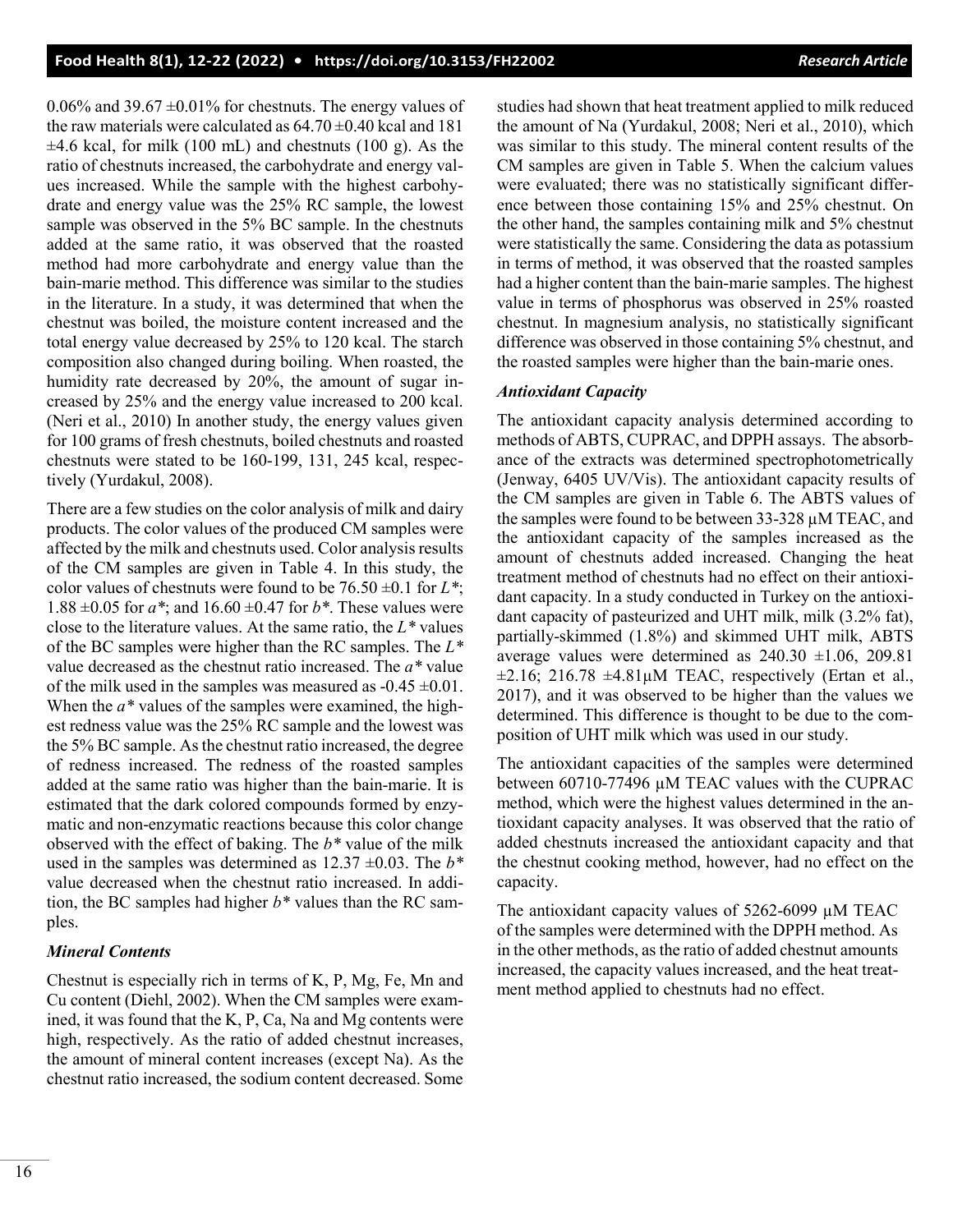| <b>Method</b> | <b>Chestnut Ratio (%)</b> | $L^*$                          | $a^*$                          | h*                             |
|---------------|---------------------------|--------------------------------|--------------------------------|--------------------------------|
|               |                           | $92.72 \pm 0.10^{aA}$          | $-0.45 \pm 0.01$ <sup>cE</sup> | $12.37 \pm 0.03$ <sup>aA</sup> |
| Bain-marie    |                           | $87.50 \pm 0.32$ <sup>bB</sup> | $0.67 \pm 0.04$ <sup>aC</sup>  | $11.79 \pm 0.36$ <sup>bB</sup> |
|               | 15                        | $85.75 \pm 0.43$ <sup>cC</sup> | $0.51 \pm 0.06^{bD}$           | $11.13 \pm 0.36$ <sup>cC</sup> |
|               | 25                        | $84.45 \pm 0.05$ <sup>dD</sup> | $0.69 \pm 0.01$ <sup>aC</sup>  | $11.01 \pm 0.08$ <sup>cC</sup> |
|               | $\Omega$                  | $92.72 \pm 0.10^{aA}$          | $-0.45 \pm 0.01$ <sup>cE</sup> | $12.37 \pm 0.03$ <sup>aA</sup> |
| Roasted       |                           | $84.46 \pm 0.33$ <sup>bC</sup> | $1.34 \pm 0.09$ <sup>cB</sup>  | $11.37 \pm 0.38$ <sup>bB</sup> |
|               | 15                        | $80.44 \pm 0.26$ cD            | $2.52 \pm 0.14^{bA}$           | $10.10 \pm 0.39$ <sup>cC</sup> |
|               | 25                        | $78.73 \pm 0.25$ <sup>dE</sup> | $2.53 \pm 0.18$ <sup>aA</sup>  | $10.04 \pm 0.13$ <sup>cC</sup> |

**Table 4**. Color values of chestnut milk samples

All data are expressed as mean  $\pm$  standard deviations (n=3). Mean values showed with different lower letters in the same column for each chestnut addition levels are significantly different ( $p \le 0.05$ ). Mean values showed with different capital letters in the same column for each milk samples are significantly different ( $p \le 0.05$ ).

**Table 5**. Mineral content values of chestnut milk samples

| <b>Method</b> | <b>Chestnut</b> | $Na$ (mg/L)                     | $Ca$ (mg/L)                      | $K$ (mg/L)                        | $P$ (mg/L)                        | $Mg$ (mg/L)                            |
|---------------|-----------------|---------------------------------|----------------------------------|-----------------------------------|-----------------------------------|----------------------------------------|
|               | Ratio $(\% )$   |                                 |                                  |                                   |                                   |                                        |
|               | $\theta$        | $366.90 \pm 1.30^{\text{aA}}$   | $685.20 \pm 35.20$ <sup>dC</sup> | $1247.50 \pm 79.10$ <sup>cF</sup> | 834.40 $\pm$ 10.0 <sup>dE</sup>   | $83.70 \pm 2.10$ <sup>dD</sup>         |
| Bain-         |                 | $356.83 \pm 2.22$ <sup>bB</sup> | $707.45 \pm 8.99$ <sup>cC</sup>  | $1272.47 \pm 11.38$ cF            | $866.18 \pm 1.91$ <sup>cD</sup>   | 89.83 $\pm$ 0.64 <sup>cE</sup>         |
| marie         | 15              | $337.35 \pm 1.46^{cD}$          | $773.75 \pm 7.99$ <sup>bB</sup>  | $1474.0 \pm 10.97^{\text{bD}}$    | 936.95 $\pm$ 10.54 <sup>bC</sup>  | $93.78 \pm 1.01^{bD}$                  |
|               | 25              | $309.83 \pm 0.81$ <sup>dE</sup> | $807.52 \pm 12.70$ <sup>aB</sup> | $1591.83 \pm 42.46$ <sup>aB</sup> | 957.95 $\pm$ 14.20 <sup>aB</sup>  | $109.47 \pm 1.65^{\circ}$              |
|               | $\Omega$        | $366.90 \pm 1.30^{\text{aA}}$   | $685.20 \pm 35.20^{\rm bC}$      | $1247.50 \pm 79.10$ <sup>dF</sup> | 834.40 $\pm$ 10.0 <sup>cE</sup>   | $83.70 \pm 2.10$ <sup>dD</sup>         |
| Roasted       |                 | $364.35 \pm 1.14$ <sup>aA</sup> | $688.52 \pm 10.31$ <sup>bC</sup> | $1311.98 \pm 19.05$ <sup>cE</sup> | $870.88 \pm 7.10^{bD}$            | 94.37 $\pm$ 0.33 $\text{c}^{\text{E}}$ |
|               | 15              | $358.22 \pm 1.42$ <sup>bB</sup> | $873.73 \pm 56.51$ <sup>aA</sup> | $1477.50\pm40.11$ <sup>bC</sup>   | 950.02 $\pm$ 12.81 <sup>aBC</sup> | $105.48 \pm 7.56$ <sup>bB</sup>        |
|               | 25              | $344.47 \pm 1.06^{\circ}$       | $885.2 \pm 78.67$ <sup>aA</sup>  | $1729.83 \pm 28.69$ <sup>aA</sup> | 982.17 $\pm$ 17.68 <sup>aA</sup>  | $116.35\pm8.22^{aA}$                   |

All data are expressed as mean  $\pm$  standard deviations (n=3). Mean values showed with different lower letters in the same column for each chestnut addition levels are significantly different ( $p \le 0.05$ ). Mean values showed with different capital letters in the same column for each milk samples are significantly different ( $p \le 0.05$ ).

#### *Total Phenolic Content*

In a study on different nuts, the total phenolic content of chestnut was stated as 92 mg GAE/100g dry matter (Abe et al., 2010). In the study on chestnuts and walnuts collected from different regions, the lowest total phenolic content of chestnuts was found to be 5 GAE/g dry matter, whereas the highest total phenolic content was 32.82 GAE/g dry matter (Selek, 2011). De Vasconcelos et al., (2007) found the total phenolic content of chestnuts as 15.80 mg GAE/g dry matter.

The total phenolic contents of fat, semi-skimmed and skimmed milk were found to be 982.14 mg GAE/L, 515.19 mg GAE/L, 505.47 mg GAE/L, respectively, in Turkey (Ertan et al., 2017). In another study, strawberry milk, chocolate milk and milk were determined in the range of 1046.60- 1414.60 mg GAE/L, 834.60-2347.20 mg GAE/L, 936.60- 1066.60mg GAE/L, respectively (Sonmez et al., 2010). The total phenolic content results of the CM samples are given in Table 6. The total phenolic content of the samples in our study was between 1628.7-2020.1 mg GAE/L, which was similar to the above mentioned study. As the ratio of chestnuts increased, the total phenolic content of the samples increased due to the total phenolic content of the chestnut. The heat treatment method applied to chestnuts did not cause statistical differences.

#### *Sensory Evaluation*

The sensory evaluation of the CM samples was performed by forty five untrained panelists including twenty males and twenty five females with ages ranging from 18 to 35. Before starting the analysis, the necessary information was given to the panelists and the samples were given to the panelists by coding with 2-digit numbers. The product was evaluated in terms of appearance, consistency, color, taste and overall acceptability. The sensory evaluation results of the CM samples are given in Table 7 and Table 8.

When the appearance of the samples was examined, the heat treatment method and the rate of the addition of chestnuts did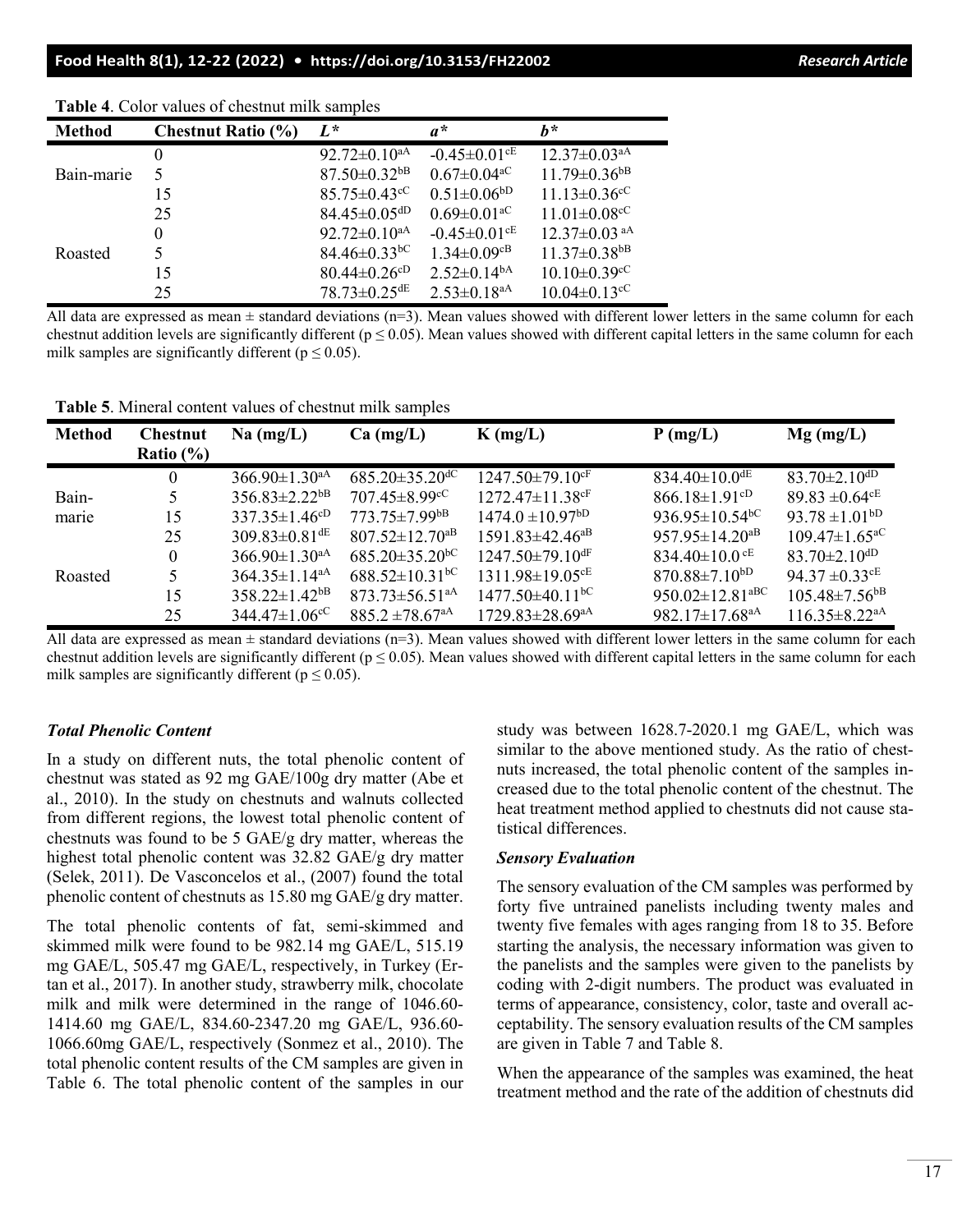#### **Food Health 8(1), 12-22 (2022) • <https://doi.org/10.3153/FH22002>** *Research Article*

not make a significant difference. The panelists considered the intensity, fluidity and homogeneity sub-criteria while evaluating the consistency. The most desired sample by the panelists was the 5% RC samples. The panelists scored for colour based on light, dark, matte and glossy sub criteria. As the amount of chestnut in the RC samples increased, the degree of liking decreased. No significant difference was observed in the evaluation of the BC samples or all the samples.

the samples with 5% chestnut addition were most appreciated. In terms of taste, the most preferred one was the 5% RC sample, whereas the least preferred one was the control sample. As the final assessment of sensory analysis, the panelists were asked to rate the overall liking of the samples. There was no difference between the BC samples. On the other hand, as the ratio of chestnuts increased in the RC samples, the acceptability decreased. When all the samples were evaluated, the 5% RC sample was the most desired sample.

**Table 6**. Antioxidant capacity and total phenol content of chestnut milk samples

| <b>Method</b> | <b>Chestnut Ra-</b><br>tio $(\% )$ | <b>ABTS</b><br>$(\mu M \text{ TEAC})$ | <b>CUPRAC</b><br>$(\mu M \text{ TEAC})$ | <b>DPPH</b><br>$(\mu M \text{ TEAC})$ | <b>Total Phenolic Content</b><br>$(mg \text{ GAE}/L)$ |
|---------------|------------------------------------|---------------------------------------|-----------------------------------------|---------------------------------------|-------------------------------------------------------|
|               | $\theta$                           | $33.0 \pm 0.9$ <sup>dD</sup>          | $60710 \pm 1485$ <sup>cC</sup>          | $5262 \pm 794$ <sup>aC</sup>          | $1628.7 \pm 43.0$ <sup>cC</sup>                       |
| Bain-marie    |                                    | $89.8 \pm 2.8$ <sup>cC</sup>          | 70656±2008 <sup>bB</sup>                | $5581 \pm 675$ <sup>aBC</sup>         | $1864.3 \pm 32.2$ <sup>bB</sup>                       |
|               | 15                                 | $181.3 \pm 6.5$ <sup>bB</sup>         | $75826 \pm 580$ <sup>aA</sup>           | $5906 \pm 556$ <sup>aAB</sup>         | $1959.2 \pm 16.1$ <sup>abA</sup>                      |
|               | 25                                 | $328.2 \pm 0.9$ <sup>aA</sup>         | $77496 \pm 622$ <sup>aA</sup>           | $5965 \pm 1706$ <sup>aA</sup>         | $2020.1 \pm 37.6$ <sup>aA</sup>                       |
|               | $\theta$                           | $33.0 \pm 0.9$ <sup>dD</sup>          | $60710 \pm 1485^{\mathrm{aC}}$          | $5262 \pm 794$ <sup>dC</sup>          | $1628.7\pm43.0^{\circ}$ C                             |
| Roasted       |                                    | $108.4 \pm 11.5^{\circ}$              | $65772 \pm 2828^{\mathrm{aC}}$          | $5507 \pm 1106$ <sup>cC</sup>         | $1685.7 \pm 16.1$ <sup>bC</sup>                       |
|               | 15                                 | $216.2 \pm 8.8$ <sup>bB</sup>         | $67182 \pm 693$ <sup>aBC</sup>          | 5985 $\pm$ 774 $bc$ BC                | $1754.1 \pm 59.1$ <sup>bC</sup>                       |
|               | 25                                 | $310.5 \pm 24.0^{\text{aA}}$          | $68622 \pm 184^{\mathrm{aBC}}$          | 6099 $\pm$ 60 $^{\mathrm{bAB}}$       | $1993.5 \pm 21.5^{aA}$                                |

All data are expressed as mean  $\pm$  standard deviations (n=3). Mean values showed with different lower letters in the same column for each chestnut addition levels are significantly different ( $p \le 0.05$ ). Mean values showed with different capital letters in the same column for each milk samples are significantly different ( $p \leq 0.05$ ).

**Table 7**. Sensory analysis sub criteria of chestnut milk samples

| Method     | <b>Chestnut</b> | Appearance                               |                             |                             | Consistency                                         |                                                                                      |                                                                                       | Color                        |                              |                              |                              |
|------------|-----------------|------------------------------------------|-----------------------------|-----------------------------|-----------------------------------------------------|--------------------------------------------------------------------------------------|---------------------------------------------------------------------------------------|------------------------------|------------------------------|------------------------------|------------------------------|
|            | Ratio<br>$(\%)$ | Homogeneous Particulate Sediment Density |                             |                             |                                                     | Fluid                                                                                | Homogeneity                                                                           | Light                        | Dark                         | <b>Matte</b>                 | <b>Gloss</b>                 |
| Bain-marie | $\theta$        | $7.3 \pm 1.8$ <sup>A</sup>               | $4.7 \pm 3.2^{\rm A}$       | $4.8 \pm 3.3^{\rm A}$       | $4.9 \pm 2.7^{\rm A}$                               | $7.1 \pm 1.8$ <sup>A</sup>                                                           | $6.9 \pm 2.2^{\rm A}$                                                                 | $6.9 \pm 2.1^{\rm A}$        | $4.8 \pm 2.7$ <sup>AB</sup>  | $5.5 \pm 2.4$ <sup>A</sup>   | $6.5 \pm 2.1^{\rm A}$        |
|            |                 | $6.9 \pm 1.9$ <sup>aA</sup>              | $4.6 \pm 2.7$ <sup>aA</sup> | $4.7 \pm 2.9$ <sup>aA</sup> | $5.0\pm2.1$ <sup>aA</sup>                           | $7.0 \pm 1.4$ <sup>aA</sup>                                                          | $6.9 \pm 2.0$ <sup>aA</sup>                                                           | $6.5 \pm 1.8^{\text{aA}}$    | $4.9 \pm 2.2$ <sup>aAB</sup> | $5.7 \pm 2.0$ <sup>aA</sup>  | $5.9 \pm 2.0^{\text{aAB}}$   |
|            | 15              | $7.1 \pm 2.1$ <sup>aA</sup>              | $4.4 \pm 3.1$ <sup>aA</sup> | $4.5 \pm 3.2$ <sup>aA</sup> | $4.6 \pm 2.4$ <sup>aA</sup>                         | $7.1 \pm 1.9$ <sup>aA</sup>                                                          | $7.0 \pm 2.0$ <sup>aA</sup>                                                           | $6.7 \pm 2.0^{\text{aA}}$    | $3.9 \pm 2.5$ <sup>bB</sup>  | 5.02 $\pm$ 2.4 <sup>aA</sup> | $5.7 \pm 2.1$ <sup>aAB</sup> |
|            | 25              | $5.8 \pm 2.5$ <sup>bB</sup>              | $4.7 \pm 2.8$ <sup>aA</sup> | $4.5 \pm 2.7$ <sup>aA</sup> | $5.1 \pm 2.2$ <sup>aA</sup>                         | $6.0 \pm 2.4$ <sup>bB</sup>                                                          | 5.7 $\pm$ 2.7 $b$ B                                                                   | $5.5 \pm 2.2$ bBC            | $5.3 \pm 2.2$ <sup>aA</sup>  | $5.5 \pm 2.3$ <sup>aA</sup>  | $5.2 \pm 2.1$ <sup>aB</sup>  |
| Roasted    | 0               | $7.3 \pm 1.8$ <sup>A</sup>               | $4.7 \pm 3.2^{\rm A}$       | $4.8 \pm 3.3^{\rm A}$       | $4.9 \pm 2.7^{\rm A}$                               | $7.1 \pm 1.8$ <sup>A</sup>                                                           | $6.9 \pm 2.2^{\rm A}$                                                                 | $6.9 \pm 2.1^{\rm A}$        | $4.8 \pm 2.7$ <sup>AB</sup>  | $5.5 \pm 2.4$ <sup>A</sup>   | $6.5 \pm 2.1^{\rm A}$        |
|            |                 | $7.1 \pm 2.1bA$                          | $4.9 \pm 3.2$ <sup>bA</sup> | $5.0 \pm 3.1bA$             | $5.6\pm2.4^{\mathrm{bA}}$ $7.0\pm1.9^{\mathrm{cA}}$ |                                                                                      | 7.0 $\pm$ 1.9 $c$ A                                                                   | $6.7 \pm 1.9$ <sup>cA</sup>  | 5.1 $\pm$ 2.4 $\rm{cA}$      | $5.5 \pm 1.9$ <sup>bA</sup>  | $6.3 \pm 1.8$ <sup>bA</sup>  |
|            | 15              | $6.9 \pm 2.3$ <sup>bA</sup>              | $4.6 \pm 3.0bA$             | $4.7 \pm 3.0$ <sup>bA</sup> |                                                     | 5.5 $\pm$ 2.4 <sup>bA</sup> 6.8 $\pm$ 2.1 <sup>cAB</sup> 6.6 $\pm$ 2.2 <sup>cA</sup> |                                                                                       | $6.1 \pm 2.0$ <sup>cAB</sup> | $5.4 \pm 2.3$ <sup>cA</sup>  | $5.4 \pm 2.1bA$              | $5.8 \pm 1.9$ bcAB           |
|            | 25              | $6.6 \pm 2.059$ bAB                      | $4.8 \pm 2.8$ <sup>bA</sup> | $4.9 \pm 2.9$ <sup>bA</sup> |                                                     |                                                                                      | 5.2 $\pm$ 2.3 <sup>bA</sup> 6.7 $\pm$ 2.0 <sup>cAB</sup> 6.5 $\pm$ 2.1 <sup>cAB</sup> | $5.2 \pm 2.1$ <sup>dC</sup>  | $5.0 \pm 2.3$ <sup>cA</sup>  | $5.4 \pm 2.2$ <sup>bA</sup>  | $5.3 \pm 2.2$ <sup>cB</sup>  |

All data are expressed as mean  $\pm$  standard deviations (n=3). Mean values showed with different lower letters in the same column for each chestnut addition levels are significantly different ( $p \le 0.05$ ). Mean values showed with different capital letters in the same column for each milk samples are significantly different ( $p \leq 0.05$ ).

**Table 8** .Sensory analysis of chestnut milk samples basic criteria

| Method     | <b>Chestnut Ratio (%)</b> | Appearance                  | Consistency                  | Color                        | Odor                          | <b>Taste</b>                 | <b>Overall Acceptability</b>  |
|------------|---------------------------|-----------------------------|------------------------------|------------------------------|-------------------------------|------------------------------|-------------------------------|
| Bain-marie |                           | $5.6 \pm 2.4$ <sup>A</sup>  | $6.3 \pm 1.8$ <sup>AB</sup>  | $5.9 \pm 1.8$ <sup>A</sup>   | $5.4 \pm 2.5$ <sup>AB</sup>   | $4.4 \pm 2.7$ <sup>C</sup>   | $4.8 \pm 2.6^B$               |
|            |                           | $5.4 \pm 2.0$ <sup>aA</sup> | $6.3 \pm 13$ <sup>aAB</sup>  | $5.8 \pm 1.2$ <sup>aA</sup>  | $5.7 \pm 2.0$ <sup>aA</sup>   | $5.1 \pm 1.9$ aBC            | $5.0 \pm 1.9$ <sup>aB</sup>   |
|            | 15                        | $5.3 \pm 2.3$ <sup>aA</sup> | $6.2 \pm 1.7$ abAB           | $5.3 \pm 1.5^{aA}$           | $4.5 \pm 2.1$ <sup>bB</sup>   | $4.8 \pm 2.3$ <sup>aBC</sup> | $5.0 \pm 2.0$ <sup>aB</sup>   |
|            | 25                        | $5.0 \pm 1.9$ <sup>aA</sup> | $5.6 \pm 2.0$ <sup>bB</sup>  | $5.4 \pm 1.7$ <sup>aA</sup>  | $5.0 \pm 2.0$ <sup>abAB</sup> | $4.7 \pm 2.3$ <sup>aBC</sup> | $4.5 \pm 2.1$ <sup>aB</sup>   |
| Roasted    | 0                         | $5.6 \pm 2.4$ <sup>A</sup>  | $6.3 \pm 1.8$ <sup>AB</sup>  | $5.9 \pm 1.8$ <sup>A</sup>   | $5.4 \pm 2.5$ <sup>AB</sup>   | $4.4 \pm 2.7$ <sup>C</sup>   | $4.8 \pm 2.6^B$               |
|            |                           | $5.7 \pm 2.4bA$             | $6.5 \pm 1.7$ <sup>cA</sup>  | $5.9 \pm 1.5^{bA}$           | $5.9 \pm 2.2$ <sup>cA</sup>   | $6.3 \pm 2.2$ <sup>bA</sup>  | $6.0 \pm 2.2$ <sup>bA</sup>   |
|            | 15                        | $5.4 \pm 2.3$ <sup>bA</sup> | $6.3 \pm 1.8$ <sup>cAB</sup> | 5.7 $\pm$ 1.4 <sup>bcA</sup> | $5.4 \pm 2.2$ <sup>cAB</sup>  | $5.6 \pm 2.3$ bcAB           | $5.5 \pm 2.2$ <sub>bcAB</sub> |
|            | 25                        | $5.5 \pm 2.0$ <sup>bA</sup> | $6.1 \pm 1.7$ <sup>cAB</sup> | $5.2 \pm 1.4$ <sup>cA</sup>  | $4.6 \pm 2.1$ <sup>cdB</sup>  | $4.8 \pm 2.3$ <sup>cBC</sup> | $4.9 \pm 2.0$ <sup>cB</sup>   |

All data are expressed as mean  $\pm$  standard deviations (n=3). Mean values showed with different lower letters in the same column for each chestnut addition levels are significantly different ( $p \le 0.05$ ). Mean values showed with different capital letters in the same column for each milk samples are significantly different ( $p \leq 0.05$ ).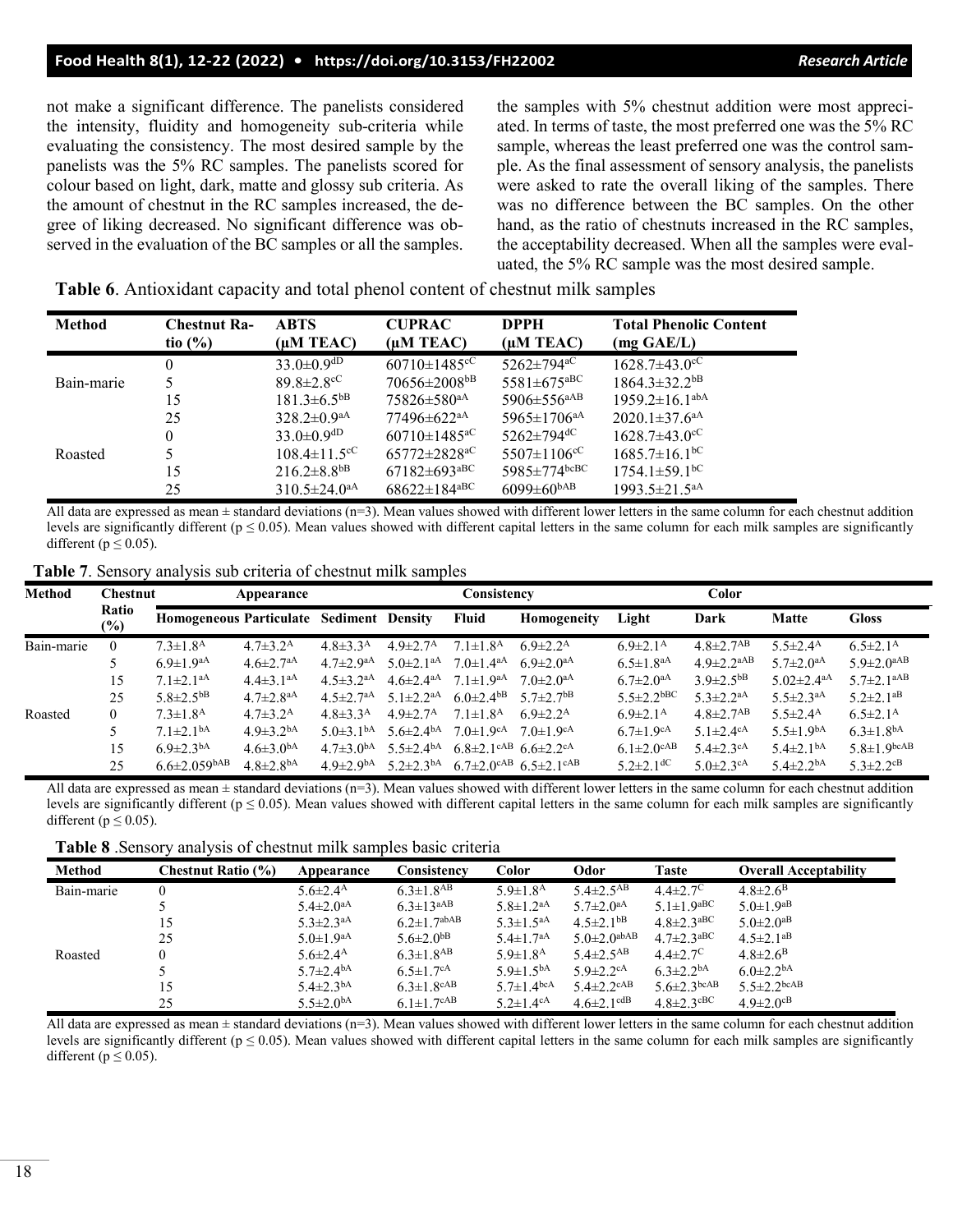## **Conclusion**

The purpose of investigating chestnut milk production and its properties is to produce a functional product and examine its properties. Chestnuts are actively processed in Turkey, especially in Bursa. Here, it is aimed to develop a product with high added value by developing a new product alternative to the market and increasing the usage possibilities of the product. The addition of chestnut to milk increased the mineral content of milk (except Na) and added dietary fiber to the product content; however, it provided a beverage with more calories and high energy than milk. However, this energy increase was similar to all other flavoured milks. The addition of chestnuts to milk increased the antioxidant capacity and total phenolic content of the milk. In the sensory evaluation of the product, it was observed that the 5% RC sample was preferred most, and even more preferred than milk. Also, stevia is a natural sweetener. Unlike artificial sweeteners, it does not leave metalish and bitter taste in the mouth. so it can be used as an alternative to artificial sweeteners.

As a result, chestnut could be expressed as a suitable nut for functional food formulations by increasing the bioactive potential and providing quality parameters and sensory evaluation. Chestnut-added milk is a beverage alternative that can be recommended especially to children who don't like to drink milk, pregnant women, sports and individuals who care about their diet.

#### **Compliance with Ethical Standard**

**Conflict of interests:** The author declares that for this article they have no actual, potential or perceived conflict of interests.

**Ethics committee approval:** Author declare that this study does not include any experiments with human or animal subjects.

**Funding disclosure:** This work was supported by the Scientific Research Council of Bursa Technical University, TURKEY (Project No: 172L18).

**Acknowledgments: -**

**Disclosure:** -

#### **References**

**Abe, L.T., Lajolo, F.M., Genovese, M.I. (2010).** Comparison of phenol content and antioxidant capacity of nuts. *Ciência e Tecnologia de Alimentos*, 30, 254-259. [https://doi.org/10.1590/S0101](https://doi.org/10.1590/S0101-20612010000500038%C2%A0)-20612010000500038

**Altun, B., Besler, T., Unal, S. (2002).** Ankara'da Satılan Sütlerin Değerlendirilmesi, *Sürekli Tıp Eğitimi Dergisi*, 11(2), 51-55.

**Apak, R., Güçlü, K., Özyürek, M., Karademir, S. E. (2004).** Novel Total Antioxidant Capacity Index for Dietary Polyphenols and Vitamins C and E, Using Their Cupric Ion Reducing Capability in the Presence of Neocuproine: CU-PRAC Method. *Journal of Agricultural and Food Chemistry,* 52(26), 7970-7981.

<https://doi.org/10.1021/jf048741x>

**Arabacioglu, O.Z. (1993).** İçme Sütü Tüketiminin Arttırılması ve Okul Sütü Programları. 5. Türkiye Sütçülük Kongresi (p. 217) Ankara, Türkiye, 20-21 Mayıs 1993.

**Anonymous (2000).** Official Methods of Analysis, 18th ed. AOAC Int., Gaithersburg, MD, USA.

**Atasoy, E., Altıngöz, Y. (2011).** Dünya ve Türkiye'de Kestanenin Önemi ve Üretimi, *İstanbul Üniversitesi Edebiyat Fakültesi Coğrafya Bölümü Coğrafya Dergisi* 22, 1-13.

**Bajwa, U., Mittal, S. (2013).** Quality characteristics of no added sugar ready to drink milk supplemented with mango pulp. *Journal of Food Science and Technology,* 52(4), 2112- 2120.

[https://doi.org/10.1007](https://doi.org/10.1007/s13197-013-1184-7)/s13197-013-1184-7

**Baysal, A. (2004).** Beslenme. Hatiboğlu Yayınları, Ankara, Türkiye, p 268-275.

**Bernárdez, M.M., De la Montaña Miguélez, J., Queijeiro, J.G. (2004).** HPLC determination of sugars in varieties of chestnut fruits from Galicia (Spain). *Journal of Food Composition and Analysis,* 17(1), 63-67. [https://doi.org/10.1016/S0889](https://doi.org/10.1016/S0889-1575(03)00093-0)-1575(03)00093-0

**Bounous, G., Botta, R., Beccaro, G. (2000).** The chestnut: The Ultimate Energy Source Nutritional Value and Alimentary Benefits. *NUCIS Newsletter*, 9, 44-50.

**Candemir, A. (2011).** *Determining of quality characteristics of sliced Chestnut dried in fluidized bed drier and Microwave drier.* Izmir, Turkey: Univ.Ege.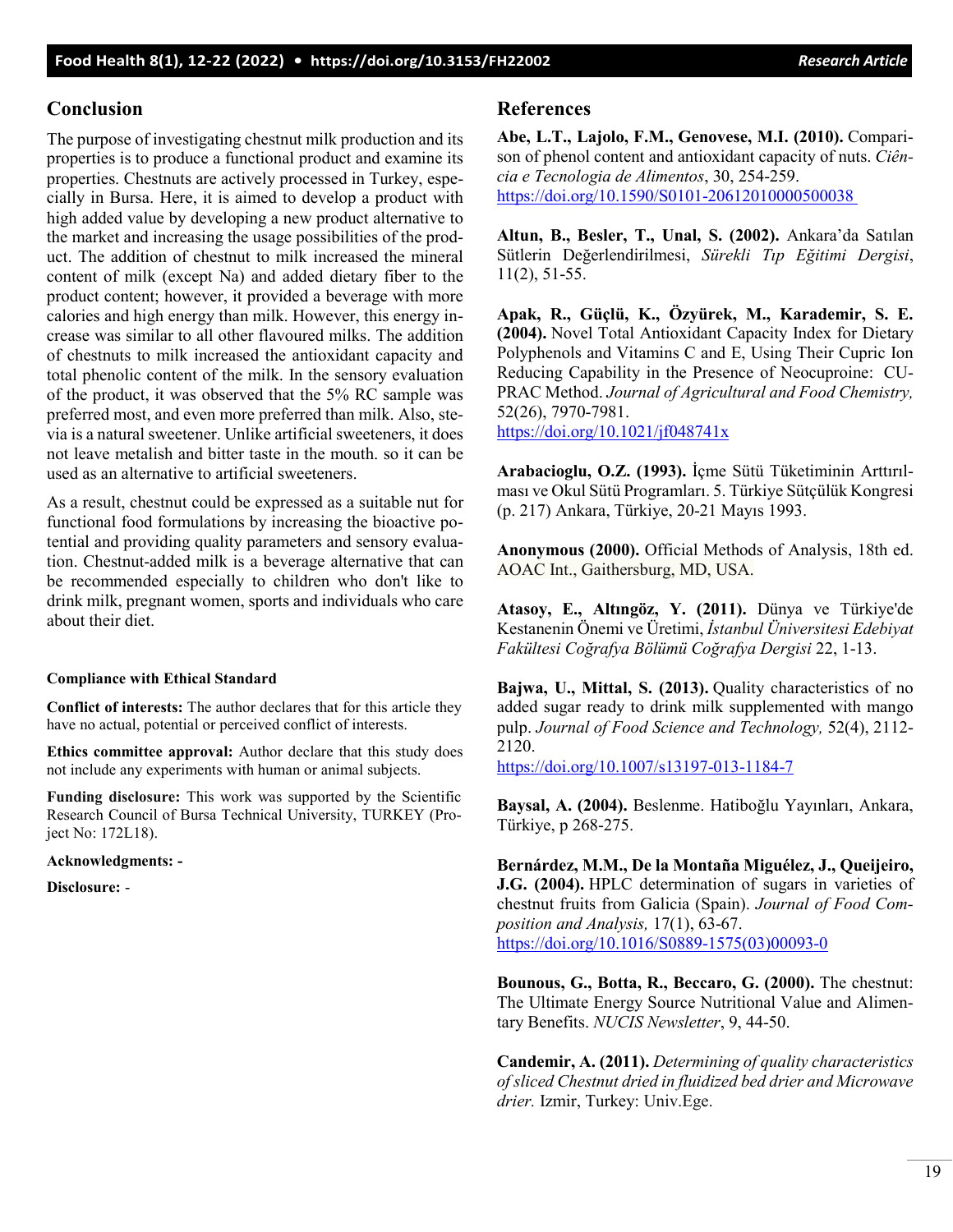**Dassler, E., Heitmann, G. (1991). Obst und gemüse,** Berlin: Verlag Paul Parey, German. P. 56-58

**De Vasconcelos, M.D.C.B.M., Bennett, R.N., Quideau, S., Jacquet, R., Rosa, E.A.S., Ferreira-Cardoso, J.V. (2010).** Evaluating the potential of chestnut (*Castanea sativa*  Mill.) fruit pericarp and integument as a source of tocopherols, pigments and polyphenols. *Industrial Crops and Products*, 31(2), 301-311. <https://doi.org/10.1016/j.indcrop.2009.11.008>

**De Vasconcelos, M.D.C.B.M., Bennett, R.N., Rosa, E.A.S., Cardoso, J.V.F. (2007).** Primary and Secondary Metabolite Composition of Kernels from Three Cultivars of Portuguese Chestnut (*Castanea sativa* Mill.) at Different Stages of Industrial Transformation. *Journal of Agricultural and Food Chemistry,* 55(9), 3508-3516. <https://doi.org/10.1021/jf0629080>

**Demirci, M. (1984).** Laktozun insan beslenmesindeki önemi, *[Atatürk Üniversitesi Ziraat](http://dergipark.org.tr/ataunizfd) Fakültesi Dergisi,* [15, 3](http://dergipark.org.tr/ataunizfd/issue/2996)-4.

**Diehl, J.F. (2002).** Nuts shown to offer health benefits. *International News on Fats, Oils and Related Materials,* 13(2), 134-138.

**Ertan, K., Bayana, D., Gokce, O., Alatossava, J.T., Yilmaz, Y., Gursoy, O. (2017).** Total antioxidant capacity and phenolic content of pasteurized and UHT-treated cow milk samples marketed in Turkey. *Akademik Gıda*, 15, 103-108. [https://doi.org/10.24323/akademik](https://doi.org/10.24323/akademik-gida.333630)-gida.333630

**Ertürk, Ü., Mert, C., Soylu, A. (2006).** Chemical composition of fruits of some important chestnut cultivars. *Brazilian Archives of Biology and Technology*, 49(2), 183-188. [https://doi.org/10.1590/S1516](https://doi.org/10.1590/S1516-89132006000300001)-89132006000300001

**FAO (2004).** Calculatıon Of The Energy Content Of Foods - Energy Conversıon Factors.

[http://www.fao.org/3/Y5022E/y5022e04.htm\(](http://www.fao.org/3/Y5022E/y5022e04.htm)accessed May, 2018).

**Fox, P.F. (2003).** Milk Proteins: General and Historical Aspects. In Fox, P.F & McSweeney, P.L.H. (Eds.), *Advanced Dairy Chemistry—1 Proteins (*p. 1-48). Boston, MA: Springer.

[https://doi.org/10.1007/978](https://doi.org/10.1007/978-1-4419-8602-3_1)-1-4419-8602-3\_1

**Johnsen, D. (1992).** B. Holland, I.D. Unwin und D.H. Buss: Vegetables, Herbs and Spices. The Fifth Supplement to McCance and Widdowson's The Composition of Foods (4th Edition). 163 Seiten. Royal Society of Chemistry, Cambridge 1991. Preis: 24,50 £. *Food Nahrung 36*(4), 432-432. <https://doi.org/10.1002/food.19920360456>

**Inanc, A.L., Cınar, I. (2009).** Alternatif doğal tatlandırıcı: Stevya. *Gıda*, 34, 411-415.

**Kırdar, S. (2001).** Süt ve Ürünleri Analiz Metodları Uygulama Kılavuzu, Isparta, Süleyman Demirel Üniversitesi, Süt Yayınları, Isparta, Türkiye.

**Kinghorn, A.D., Wu, C.D., Soejarto, D.D. (2001).** Stevioside, In O'Brien Nabors, L. (Eds.), Alternative Sweeteners (p. 167-183). New York, NY: Marcel Dekker.

**Miller, G.D., Jarvis, K.J., McBean, L.D. (2000).** Handbook of Dairy Foods and Nutration, In Jensen, R.G. & Kroger, M. (Eds.), *Handbook of Dairy Foods and Nutrition. The Importance of Milk and Milk Products in the Diet* (p. 4-24). New York, NY: CRC Press.

**Naczk, M., Shahidi, F. (2004).** Extraction and analysis of phenolics in food. *Journal of Chromatography A*, 1054(1-2), 95-111.

<https://doi.org/10.1016/j.chroma.2004.08.059>

**Neri, L., Dimitri, G., Sacchetti, G. (2010).** Chemical composition and antioxidant activity of cured chestnuts from three sweet chestnut (*Castanea sativa* Mill.) ecotypes from Italy. *Journal of Food Composition and Analysis*, 23(1), 23- 29.

<https://doi.org/10.1016/j.jfca.2009.03.002>

**Nunes, A.P.M., Ferreira-Machado, S.C., Nunes, R.M., Dantas, F.J.S., De Mattos, J.C.P., Caldeira-de-Araújo, A. (2007).** Analysis of genotoxic potentiality of stevioside by comet assay. *Food and Chemical Toxicology*, 45(4), 662- 666.

<https://doi.org/10.1016/j.fct.2006.10.015>

**Paixão, J.A., Rodrigues, J.B., Esmerino, E.A., Cruz, A.G., Bolini, H.M.A. (2014).** Influence of temperature and fat content on ideal sucrose concentration, sweetening power, and sweetness equivalence of different sweeteners in chocolate milk beverage. *Journal of Dairy Science,* 97(12), 7344-7353. [https://doi.org/10.3168/jds.2014](https://doi.org/10.3168/jds.2014-7995)-7995

**Selek, I. (2011).** Research on some phenolic compounds of Walnut and chestnut. Ege University, Izmir, Turkey.